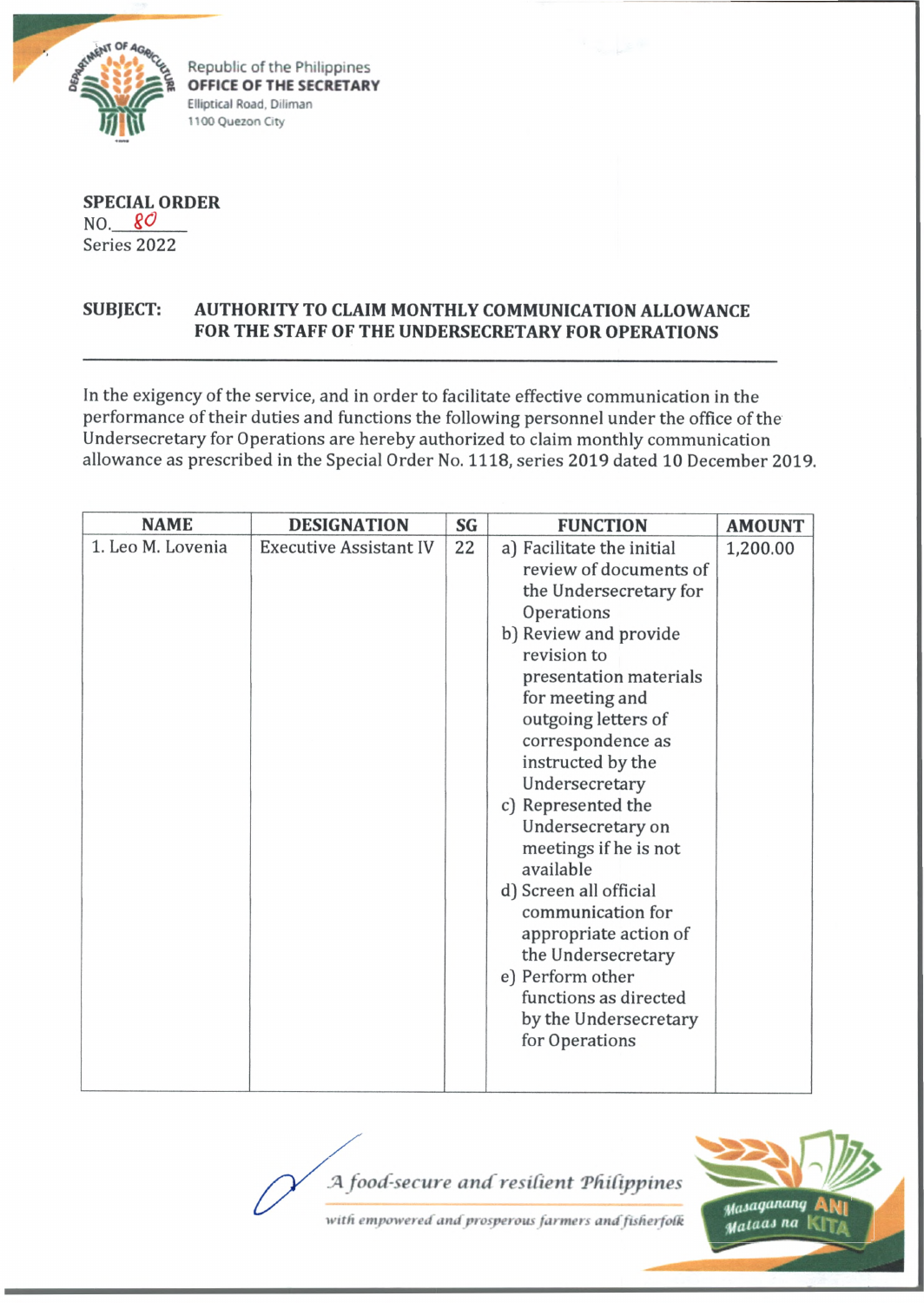

Republic of the Philippines **OFFICE OF THE SECRETARY Elliptical Road. Diliman 1100 Quezon City**

| 2. Magdalena<br>Editha A.<br>Almirante | Supervising<br>Administrative Officer  | 22 | a) Facilitate and review<br>all documents for<br>signature of the<br>Undersecretary for<br>Operations<br>b) Supervise and<br>maintain the schedule<br>of activities of the<br>Undersecretary for<br>Operations<br>c) Review and route all<br>incoming<br>communications to the<br>concerned offices for<br>their appropriate<br>actions<br>d) Screen all calls for the<br>Undersecretary<br>e) Perform other<br>functions as directed<br>by the Undersecretary<br>for Operations. | 1,200.00 |
|----------------------------------------|----------------------------------------|----|-----------------------------------------------------------------------------------------------------------------------------------------------------------------------------------------------------------------------------------------------------------------------------------------------------------------------------------------------------------------------------------------------------------------------------------------------------------------------------------|----------|
| 3.Lorna P. Flores                      | Senior Administrative<br>Assistant III | 18 | a) Provide assistance in<br>the administrative<br>work of the Office of<br>the Undersecretary for<br>Operations<br>b) In-charge in the<br>procurement process<br>of the office of the<br>Undersecretary for<br>Operations<br>c) Perform other<br>functions as directed<br>by the Undersecretary<br>for Operations.                                                                                                                                                                | 800.00   |
| 4. Jan Derek B.<br>Cabading            | Administrative Aide V                  | 5  | a) Provide clerical<br>support at the office of<br>the Undersecretary for<br>Operations                                                                                                                                                                                                                                                                                                                                                                                           | 800.00   |

*JA food-secure and resilient Ttiitippines*



1

with empowered and prosperous farmers and fisherfolk